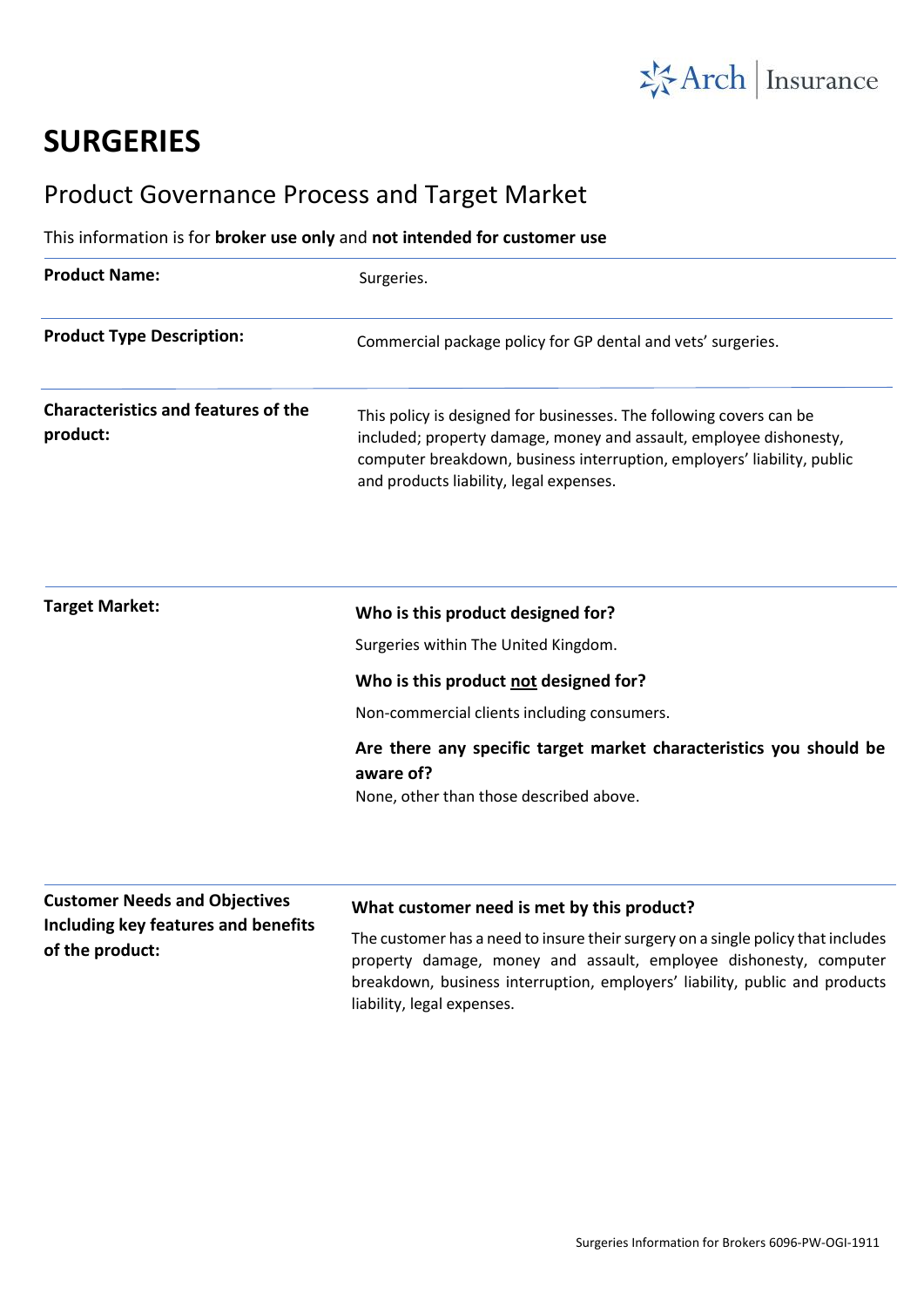# **Distribution Strategy:**

**Distribution Channel(s):**

Broker (Open Market).

**Distribution Method(s):**

Face to Face, telephone, and email.

### **Advised/Non-Advised Sale(s):**

This product should be sold in line with FCA regulations and should be sold with advice.

**How value is assessed:** Product Value is the relationship between the overall price to the customer and the quality of the product(s) and or services provided. To ensure that products are compatible with the needs, objectives, interests and characteristics of the target market, Arch has processes in place to assess its insurance products through a number of internal metrics as well as external analysis.

> This includes consideration of the distribution method of the product, the remuneration arrangements that are in place throughout the distribution chain as well as the benefits the product delivers to the end customer.

> You should be satisfied that, in offering this product, it meets the fair value expectations. Should you become aware of any information that leads you to believe the product is not offering fair value, please contact Arch without delay.

## **Product Testing:**

Arch has in place various processes to test products

- prior to bringing to the market;
- where there is a significant adaptation of the product;
- when the target market changes significantly.

Over its lifetime, testing will look into whether a product meets the identified needs, objectives and characteristics of the target market. Testing is carried out in both a qualitative and quantitative manner. This may include - but is not limited to - areas such as examination of complaints, claims, claim declinatures, policy cancellations, retention rates, loss ratio analysis and external analysis/benchmarking against existing products.

The presence of vulnerable customer characteristics will be reviewed at Product Development stage and throughout the ongoing Product Review Process.

#### **Information for brokers and other distribution partners**

We may request information from you to be able to evidence that our products are being distributed correctly, are performing as expected and continue to offer fair value - examples of this could be evidence that the product has been sold to the right target market or complaints received relating to the product. We will endeavour to provide adequate notice where we seek this information from you.